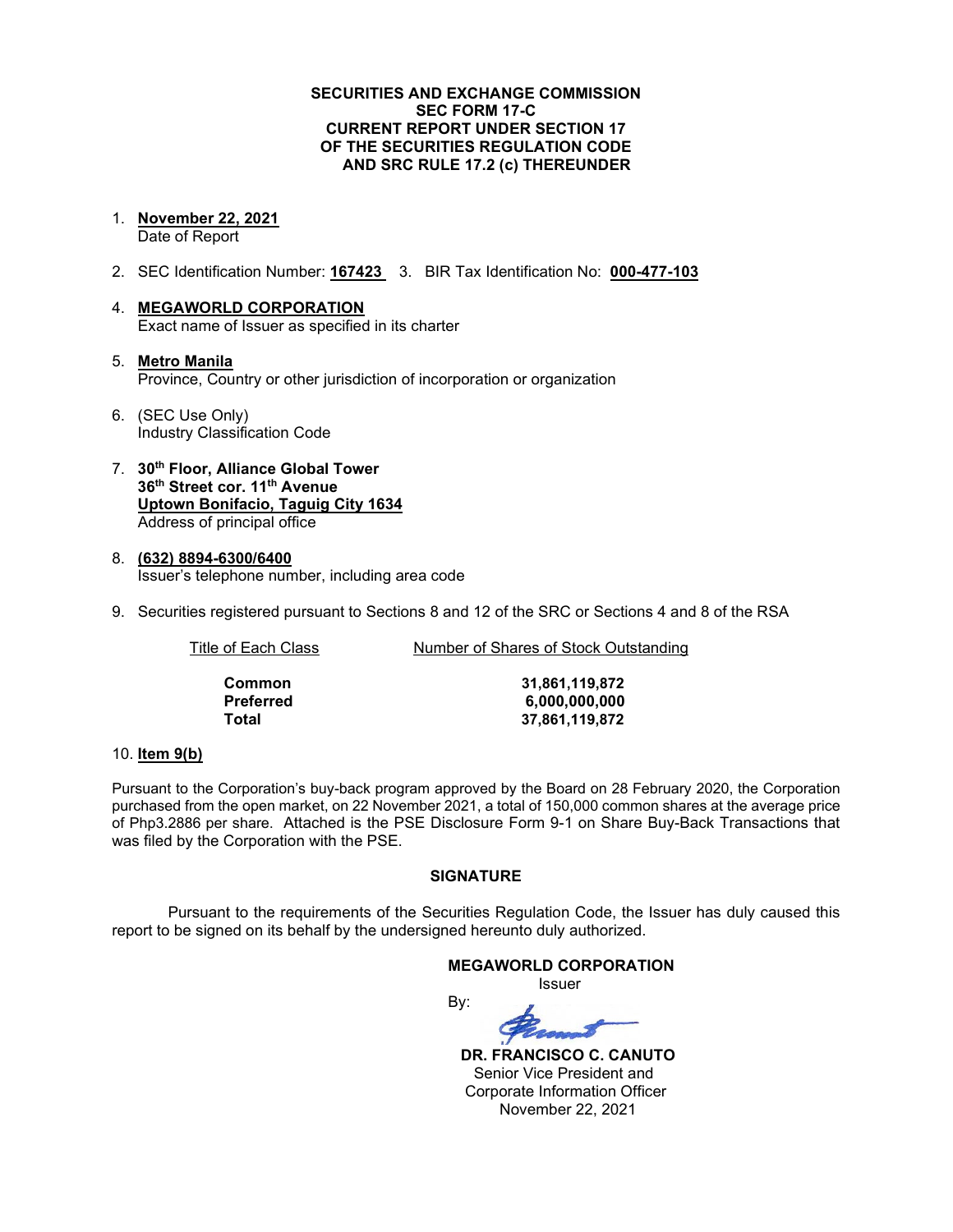## **SECURITIES AND EXCHANGE COMMISSION SEC FORM 17-C**

## **CURRENT REPORT UNDER SECTION 17 OF THE SECURITIES REGULATION CODE AND SRC RULE 17.2(c) THEREUNDER**

| Nov 22, 2021                                                                       | 1. Date of Report (Date of earliest event reported)                                                                                     |
|------------------------------------------------------------------------------------|-----------------------------------------------------------------------------------------------------------------------------------------|
| 2. SEC Identification Number                                                       |                                                                                                                                         |
| 167423                                                                             |                                                                                                                                         |
| 3. BIR Tax Identification No.                                                      |                                                                                                                                         |
| 000-477-103                                                                        |                                                                                                                                         |
|                                                                                    | 4. Exact name of issuer as specified in its charter                                                                                     |
|                                                                                    | <b>MEGAWORLD CORPORATION</b>                                                                                                            |
|                                                                                    | 5. Province, country or other jurisdiction of incorporation                                                                             |
| Metro Manila                                                                       |                                                                                                                                         |
|                                                                                    | 6. Industry Classification Code(SEC Use Only)                                                                                           |
| 7. Address of principal office<br><b>Taguig City</b><br><b>Postal Code</b><br>1634 | 30th Floor, Alliance Global Tower, 36th Street cor. 11th Avenue, Uptown Bonifacio,<br>8. Issuer's telephone number, including area code |
| (632) 8894-6300/6400                                                               |                                                                                                                                         |
|                                                                                    | 9. Former name or former address, if changed since last report                                                                          |
| N/A                                                                                |                                                                                                                                         |
|                                                                                    | 10. Securities registered pursuant to Sections 8 and 12 of the SRC or Sections 4 and 8 of the RSA                                       |
| <b>Title of Each Class</b>                                                         | Number of Shares of Common Stock Outstanding and Amount of Debt Outstanding                                                             |
| Common                                                                             | 31,861,119,872                                                                                                                          |
| Preferred                                                                          | 6,000,000,000                                                                                                                           |
|                                                                                    | 11. Indicate the item numbers reported herein                                                                                           |
| Item $9(b)$                                                                        |                                                                                                                                         |

The Exchange does not warrant and holds no responsibility for the veracity of the facts and representations contained in all corporate disclosures, including financial reports. All data contained herein are prepared and submitted by the disclosing party to the Exchange, and are disseminated solely for purposes of information. Any questions on the data contained herein should be addressed directly to the Corporate Information Officer of the disclosing party.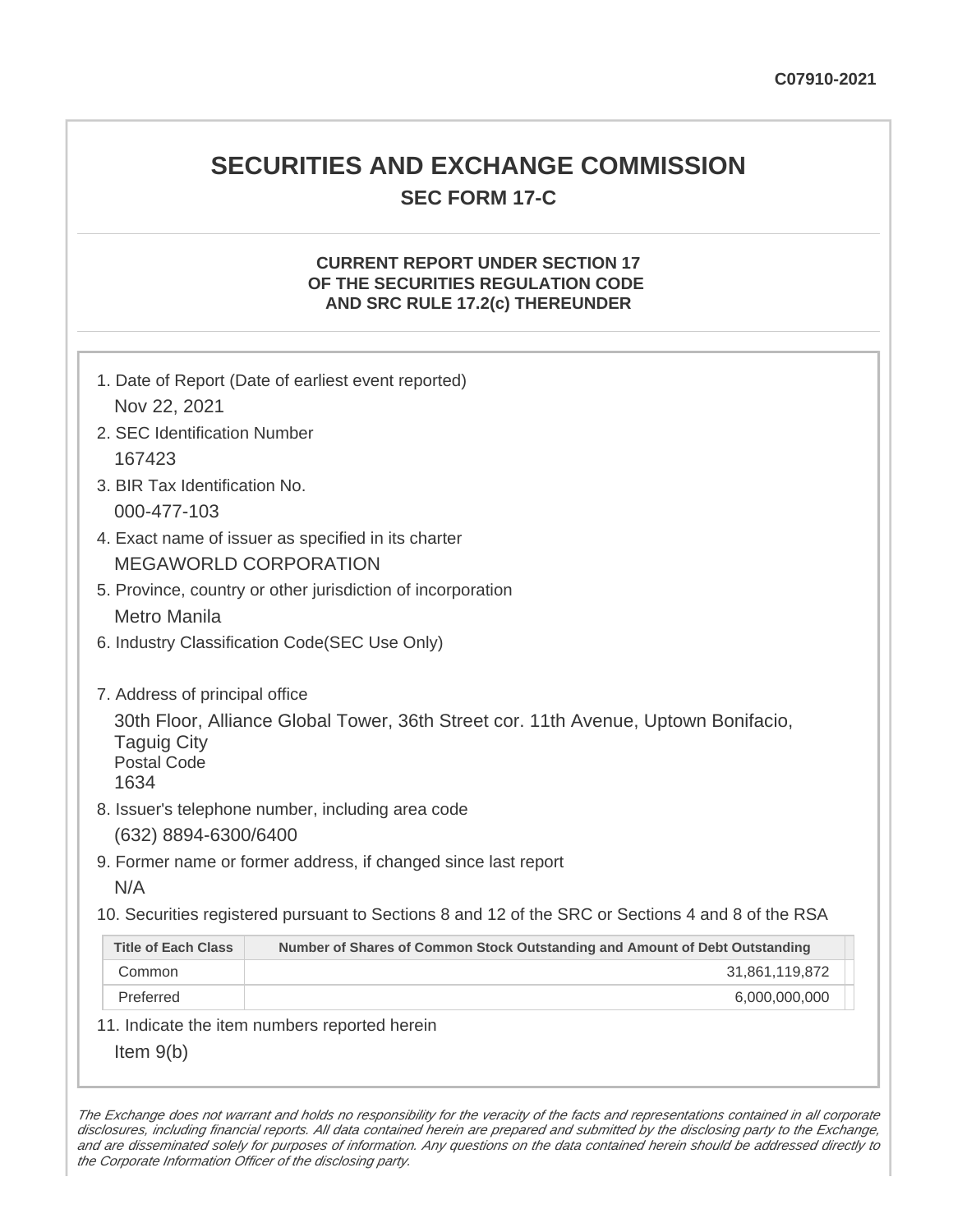

# **Megaworld Corporation MEG**

## **PSE Disclosure Form 9-1 - Share Buy-Back Transactions References: Section 9 of the Revised Disclosure Rules**

**Subject of the Disclosure**

Share Buy-Back Transactions

**Background/Description of the Disclosure**

Pursuant to the Corporation's buy-back program approved by the Board on 28 February 2020, the Corporation purchased from the open market, on 22 November 2021, a total of 150,000 common shares at the average price of Php3.2886 per share.

## **Type of Securities**

- **☑** Common
- □ Preferred N/A
- D Others N/A

### **Details of Share Buy-Back Transaction(s)**

| Date of Transaction | Number of Shares Purchased | <b>Price Per Share</b> |
|---------------------|----------------------------|------------------------|
| Nov 22, 2021        | 40,000                     | 3.3000                 |
| Nov 22, 2021        | 49,000                     | 3.2900                 |
| Nov 22, 2021        | 61.000                     | 3.2800                 |
|                     | 150,000                    |                        |

### **Effects on Number of Shares**

|                           | <b>Before</b>  | After          |
|---------------------------|----------------|----------------|
| <b>Outstanding Shares</b> | 31,861,269,872 | 31,861,119,872 |
| <b>Treasury Shares</b>    | 509,596,000    | 509,746,000    |
|                           |                |                |

| <b>Cumulative Number of</b><br><b>Shares Purchased to</b><br>Date <sup>1</sup> | 379,826,000 |
|--------------------------------------------------------------------------------|-------------|
|--------------------------------------------------------------------------------|-------------|